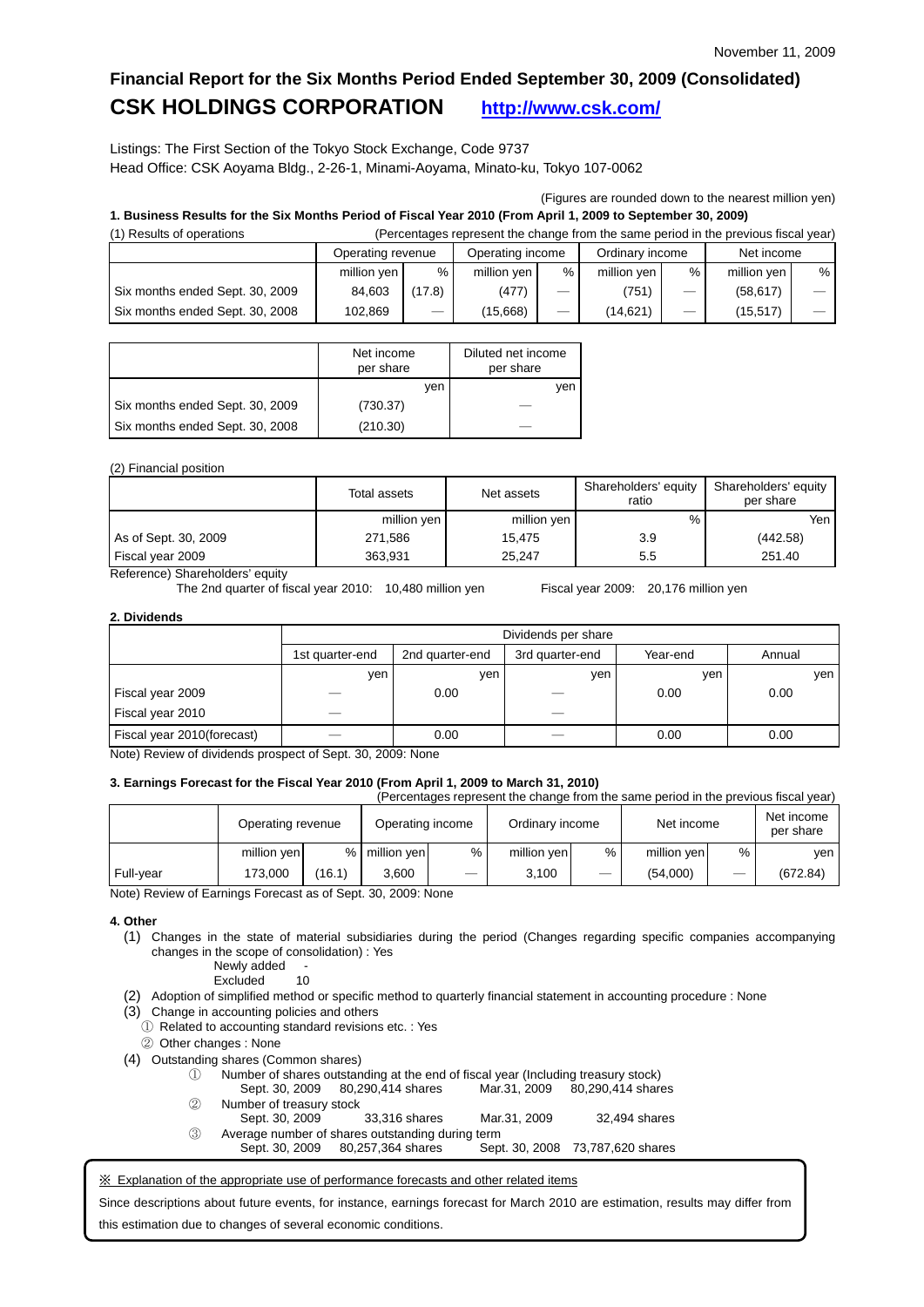## **Consolidated Balance Sheets**

|                                                               |                                                           | (millions of yen)                        |
|---------------------------------------------------------------|-----------------------------------------------------------|------------------------------------------|
|                                                               | Fiscal year 2010<br>2nd quarter<br>(As of Sept. 30, 2009) | Fiscal year 2009<br>(As of Mar.31, 2009) |
| Assets                                                        |                                                           |                                          |
| <b>Current assets</b>                                         |                                                           |                                          |
| Cash and time deposits                                        | 39,713                                                    | 36,309                                   |
| Notes and accounts receivable                                 | 19,870                                                    | 27,680                                   |
| Marketable securities                                         | 9,166                                                     | 11,159                                   |
| Venture capital investments                                   | 3,971                                                     | 2,144                                    |
| Inventories                                                   | 4,113                                                     | 4,146                                    |
| Deferred income taxes                                         | 951                                                       | 2,905                                    |
| Investments related to financial services                     |                                                           | 101,940                                  |
| Cash segregated as deposits related to<br>securities business | 27,770                                                    | 26,810                                   |
| Trading assets related to securities business                 | 5,824                                                     | 6,859                                    |
| Receivables related to margin transactions                    | 29,089                                                    | 20,503                                   |
| Other current assets                                          | 52,465                                                    | 28,606                                   |
| Allowance for losses on investment securities                 |                                                           | (46)                                     |
| Allowance for doubtful accounts                               | (8,659)                                                   | (419)                                    |
| Total current assets                                          | 184,278                                                   | 268,599                                  |
| <b>Fixed assets</b>                                           |                                                           |                                          |
| Tangible fixed assets                                         | 37,018                                                    | 40,009                                   |
| Intangible fixed assets                                       | 5,763                                                     | 6,626                                    |
| Investments and other assets                                  |                                                           |                                          |
| Investments in securities                                     | 32,258                                                    | 34,925                                   |
| Other assets                                                  | 12,656                                                    | 14,353                                   |
| Allowance for doubtful accounts                               | (389)                                                     | (583)                                    |
| Total investments and other assets                            | 44,525                                                    | 48,695                                   |
| <b>Total fixed assets</b>                                     | 87,307                                                    | 95,331                                   |
| <b>Total assets</b>                                           | 271,586                                                   | 363,931                                  |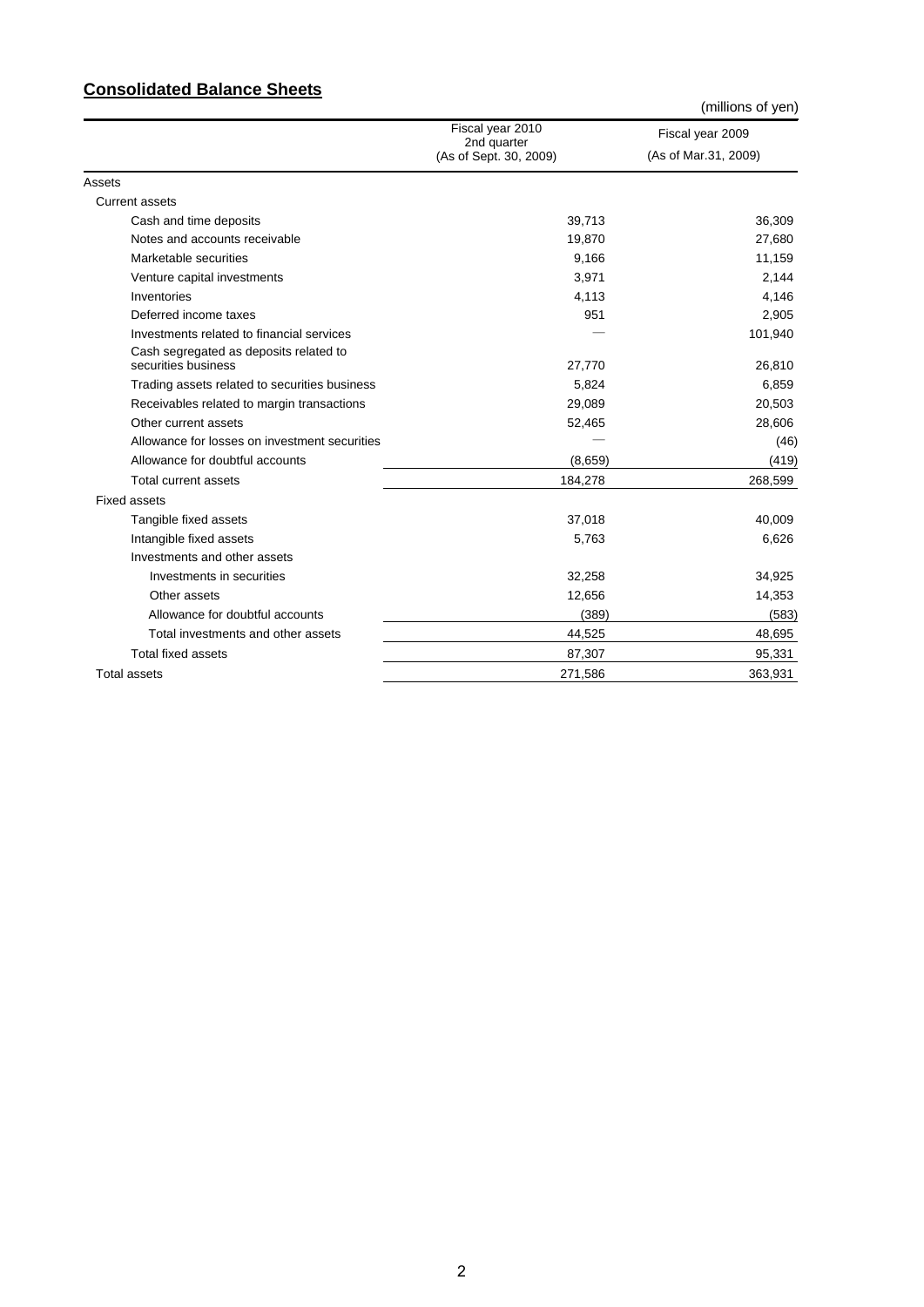| Fiscal year 2010<br>Fiscal year 2009<br>2nd quarter<br>(As of Mar.31, 2009)<br>(As of Sept. 30, 2009)<br>Liabilities<br><b>Current liabilities</b><br>Accounts payable<br>5,465<br>8,678<br>10,020<br>78,423<br>Short-term bank loans payable<br>Accrued income taxes<br>1,204<br>1,347<br>50,332<br>50,761<br>Deposits received of prepaid cards<br>Accrued bonuses to employees<br>4,175<br>5,763<br>Allowance for anticipated losses on<br>1,162<br>1,836<br>contracts<br>1,811<br>Allowance for loss on cancellation penalty<br>1,811<br>Liabilities related to financial services<br>41,016<br>Trading liabilities related to securities<br>business<br>336<br>542<br>Payable related to margin transactions<br>20,414<br>13,865<br>Deposits received and guarantee deposits<br>received from customers related to<br>securities business<br>36,740<br>33,121<br>Other current liabilities<br>16,039<br>19,407<br><b>Total current liabilities</b><br>147,703<br>256,575<br>Long-term liabilities<br>Corporate bonds payable<br>20,000<br>Convertible bonds payable<br>56,792<br>56,792<br>Long-term bank loans payable<br>47,500<br>Accrued employees' retirement benefits<br>207<br>274<br>Accrued directors' retirement benefits<br>22<br>114<br>3,205<br>Other long-term liabilities<br>4,056<br>107,727<br>81,237<br>Total long-term liabilities<br>Statutory reserve<br>Reserve for financial products transaction<br>liabilities<br>679<br>870<br>679<br>Total statutory reserve<br>870<br><b>Total liabilities</b><br>256,110<br>338,684<br>Shareholders' equity<br>Common stock<br>73,225<br>96,225<br>Capital surplus<br>53,763<br>30,763<br>Retained earnings<br>(138, 931)<br>Treasury stock, at cost<br>(68)<br>(68)<br>Total shareholders' equity<br>10,989<br>23,607<br>Valuation, translation adjustments and other<br>Net unrealized losses on securities<br>(509)<br>Foreign currency translation adjustments<br>(2,440)<br>Total valuation, translation adjustments and<br>other<br>(509)<br>(3, 430)<br>467<br>Subscription rights to shares<br>5,070<br>Minority interests<br>4,528<br>Total net assets<br>15,475<br>25,247<br>Total liabilities and net assets<br>363,931<br>271,586 |            | (millions of yen) |
|-----------------------------------------------------------------------------------------------------------------------------------------------------------------------------------------------------------------------------------------------------------------------------------------------------------------------------------------------------------------------------------------------------------------------------------------------------------------------------------------------------------------------------------------------------------------------------------------------------------------------------------------------------------------------------------------------------------------------------------------------------------------------------------------------------------------------------------------------------------------------------------------------------------------------------------------------------------------------------------------------------------------------------------------------------------------------------------------------------------------------------------------------------------------------------------------------------------------------------------------------------------------------------------------------------------------------------------------------------------------------------------------------------------------------------------------------------------------------------------------------------------------------------------------------------------------------------------------------------------------------------------------------------------------------------------------------------------------------------------------------------------------------------------------------------------------------------------------------------------------------------------------------------------------------------------------------------------------------------------------------------------------------------------------------------------------------------------------------------------------------------------------------------------------------------------------------------------------|------------|-------------------|
|                                                                                                                                                                                                                                                                                                                                                                                                                                                                                                                                                                                                                                                                                                                                                                                                                                                                                                                                                                                                                                                                                                                                                                                                                                                                                                                                                                                                                                                                                                                                                                                                                                                                                                                                                                                                                                                                                                                                                                                                                                                                                                                                                                                                                 |            |                   |
|                                                                                                                                                                                                                                                                                                                                                                                                                                                                                                                                                                                                                                                                                                                                                                                                                                                                                                                                                                                                                                                                                                                                                                                                                                                                                                                                                                                                                                                                                                                                                                                                                                                                                                                                                                                                                                                                                                                                                                                                                                                                                                                                                                                                                 |            |                   |
|                                                                                                                                                                                                                                                                                                                                                                                                                                                                                                                                                                                                                                                                                                                                                                                                                                                                                                                                                                                                                                                                                                                                                                                                                                                                                                                                                                                                                                                                                                                                                                                                                                                                                                                                                                                                                                                                                                                                                                                                                                                                                                                                                                                                                 |            |                   |
|                                                                                                                                                                                                                                                                                                                                                                                                                                                                                                                                                                                                                                                                                                                                                                                                                                                                                                                                                                                                                                                                                                                                                                                                                                                                                                                                                                                                                                                                                                                                                                                                                                                                                                                                                                                                                                                                                                                                                                                                                                                                                                                                                                                                                 |            |                   |
|                                                                                                                                                                                                                                                                                                                                                                                                                                                                                                                                                                                                                                                                                                                                                                                                                                                                                                                                                                                                                                                                                                                                                                                                                                                                                                                                                                                                                                                                                                                                                                                                                                                                                                                                                                                                                                                                                                                                                                                                                                                                                                                                                                                                                 |            |                   |
|                                                                                                                                                                                                                                                                                                                                                                                                                                                                                                                                                                                                                                                                                                                                                                                                                                                                                                                                                                                                                                                                                                                                                                                                                                                                                                                                                                                                                                                                                                                                                                                                                                                                                                                                                                                                                                                                                                                                                                                                                                                                                                                                                                                                                 |            |                   |
|                                                                                                                                                                                                                                                                                                                                                                                                                                                                                                                                                                                                                                                                                                                                                                                                                                                                                                                                                                                                                                                                                                                                                                                                                                                                                                                                                                                                                                                                                                                                                                                                                                                                                                                                                                                                                                                                                                                                                                                                                                                                                                                                                                                                                 |            |                   |
|                                                                                                                                                                                                                                                                                                                                                                                                                                                                                                                                                                                                                                                                                                                                                                                                                                                                                                                                                                                                                                                                                                                                                                                                                                                                                                                                                                                                                                                                                                                                                                                                                                                                                                                                                                                                                                                                                                                                                                                                                                                                                                                                                                                                                 |            |                   |
|                                                                                                                                                                                                                                                                                                                                                                                                                                                                                                                                                                                                                                                                                                                                                                                                                                                                                                                                                                                                                                                                                                                                                                                                                                                                                                                                                                                                                                                                                                                                                                                                                                                                                                                                                                                                                                                                                                                                                                                                                                                                                                                                                                                                                 |            |                   |
|                                                                                                                                                                                                                                                                                                                                                                                                                                                                                                                                                                                                                                                                                                                                                                                                                                                                                                                                                                                                                                                                                                                                                                                                                                                                                                                                                                                                                                                                                                                                                                                                                                                                                                                                                                                                                                                                                                                                                                                                                                                                                                                                                                                                                 |            |                   |
|                                                                                                                                                                                                                                                                                                                                                                                                                                                                                                                                                                                                                                                                                                                                                                                                                                                                                                                                                                                                                                                                                                                                                                                                                                                                                                                                                                                                                                                                                                                                                                                                                                                                                                                                                                                                                                                                                                                                                                                                                                                                                                                                                                                                                 |            |                   |
|                                                                                                                                                                                                                                                                                                                                                                                                                                                                                                                                                                                                                                                                                                                                                                                                                                                                                                                                                                                                                                                                                                                                                                                                                                                                                                                                                                                                                                                                                                                                                                                                                                                                                                                                                                                                                                                                                                                                                                                                                                                                                                                                                                                                                 |            |                   |
|                                                                                                                                                                                                                                                                                                                                                                                                                                                                                                                                                                                                                                                                                                                                                                                                                                                                                                                                                                                                                                                                                                                                                                                                                                                                                                                                                                                                                                                                                                                                                                                                                                                                                                                                                                                                                                                                                                                                                                                                                                                                                                                                                                                                                 |            |                   |
|                                                                                                                                                                                                                                                                                                                                                                                                                                                                                                                                                                                                                                                                                                                                                                                                                                                                                                                                                                                                                                                                                                                                                                                                                                                                                                                                                                                                                                                                                                                                                                                                                                                                                                                                                                                                                                                                                                                                                                                                                                                                                                                                                                                                                 |            |                   |
|                                                                                                                                                                                                                                                                                                                                                                                                                                                                                                                                                                                                                                                                                                                                                                                                                                                                                                                                                                                                                                                                                                                                                                                                                                                                                                                                                                                                                                                                                                                                                                                                                                                                                                                                                                                                                                                                                                                                                                                                                                                                                                                                                                                                                 |            |                   |
|                                                                                                                                                                                                                                                                                                                                                                                                                                                                                                                                                                                                                                                                                                                                                                                                                                                                                                                                                                                                                                                                                                                                                                                                                                                                                                                                                                                                                                                                                                                                                                                                                                                                                                                                                                                                                                                                                                                                                                                                                                                                                                                                                                                                                 |            |                   |
|                                                                                                                                                                                                                                                                                                                                                                                                                                                                                                                                                                                                                                                                                                                                                                                                                                                                                                                                                                                                                                                                                                                                                                                                                                                                                                                                                                                                                                                                                                                                                                                                                                                                                                                                                                                                                                                                                                                                                                                                                                                                                                                                                                                                                 |            |                   |
|                                                                                                                                                                                                                                                                                                                                                                                                                                                                                                                                                                                                                                                                                                                                                                                                                                                                                                                                                                                                                                                                                                                                                                                                                                                                                                                                                                                                                                                                                                                                                                                                                                                                                                                                                                                                                                                                                                                                                                                                                                                                                                                                                                                                                 |            |                   |
|                                                                                                                                                                                                                                                                                                                                                                                                                                                                                                                                                                                                                                                                                                                                                                                                                                                                                                                                                                                                                                                                                                                                                                                                                                                                                                                                                                                                                                                                                                                                                                                                                                                                                                                                                                                                                                                                                                                                                                                                                                                                                                                                                                                                                 |            |                   |
|                                                                                                                                                                                                                                                                                                                                                                                                                                                                                                                                                                                                                                                                                                                                                                                                                                                                                                                                                                                                                                                                                                                                                                                                                                                                                                                                                                                                                                                                                                                                                                                                                                                                                                                                                                                                                                                                                                                                                                                                                                                                                                                                                                                                                 |            |                   |
|                                                                                                                                                                                                                                                                                                                                                                                                                                                                                                                                                                                                                                                                                                                                                                                                                                                                                                                                                                                                                                                                                                                                                                                                                                                                                                                                                                                                                                                                                                                                                                                                                                                                                                                                                                                                                                                                                                                                                                                                                                                                                                                                                                                                                 |            |                   |
|                                                                                                                                                                                                                                                                                                                                                                                                                                                                                                                                                                                                                                                                                                                                                                                                                                                                                                                                                                                                                                                                                                                                                                                                                                                                                                                                                                                                                                                                                                                                                                                                                                                                                                                                                                                                                                                                                                                                                                                                                                                                                                                                                                                                                 |            |                   |
|                                                                                                                                                                                                                                                                                                                                                                                                                                                                                                                                                                                                                                                                                                                                                                                                                                                                                                                                                                                                                                                                                                                                                                                                                                                                                                                                                                                                                                                                                                                                                                                                                                                                                                                                                                                                                                                                                                                                                                                                                                                                                                                                                                                                                 |            |                   |
|                                                                                                                                                                                                                                                                                                                                                                                                                                                                                                                                                                                                                                                                                                                                                                                                                                                                                                                                                                                                                                                                                                                                                                                                                                                                                                                                                                                                                                                                                                                                                                                                                                                                                                                                                                                                                                                                                                                                                                                                                                                                                                                                                                                                                 |            |                   |
|                                                                                                                                                                                                                                                                                                                                                                                                                                                                                                                                                                                                                                                                                                                                                                                                                                                                                                                                                                                                                                                                                                                                                                                                                                                                                                                                                                                                                                                                                                                                                                                                                                                                                                                                                                                                                                                                                                                                                                                                                                                                                                                                                                                                                 |            |                   |
|                                                                                                                                                                                                                                                                                                                                                                                                                                                                                                                                                                                                                                                                                                                                                                                                                                                                                                                                                                                                                                                                                                                                                                                                                                                                                                                                                                                                                                                                                                                                                                                                                                                                                                                                                                                                                                                                                                                                                                                                                                                                                                                                                                                                                 |            |                   |
|                                                                                                                                                                                                                                                                                                                                                                                                                                                                                                                                                                                                                                                                                                                                                                                                                                                                                                                                                                                                                                                                                                                                                                                                                                                                                                                                                                                                                                                                                                                                                                                                                                                                                                                                                                                                                                                                                                                                                                                                                                                                                                                                                                                                                 |            |                   |
|                                                                                                                                                                                                                                                                                                                                                                                                                                                                                                                                                                                                                                                                                                                                                                                                                                                                                                                                                                                                                                                                                                                                                                                                                                                                                                                                                                                                                                                                                                                                                                                                                                                                                                                                                                                                                                                                                                                                                                                                                                                                                                                                                                                                                 |            |                   |
|                                                                                                                                                                                                                                                                                                                                                                                                                                                                                                                                                                                                                                                                                                                                                                                                                                                                                                                                                                                                                                                                                                                                                                                                                                                                                                                                                                                                                                                                                                                                                                                                                                                                                                                                                                                                                                                                                                                                                                                                                                                                                                                                                                                                                 |            |                   |
|                                                                                                                                                                                                                                                                                                                                                                                                                                                                                                                                                                                                                                                                                                                                                                                                                                                                                                                                                                                                                                                                                                                                                                                                                                                                                                                                                                                                                                                                                                                                                                                                                                                                                                                                                                                                                                                                                                                                                                                                                                                                                                                                                                                                                 |            |                   |
|                                                                                                                                                                                                                                                                                                                                                                                                                                                                                                                                                                                                                                                                                                                                                                                                                                                                                                                                                                                                                                                                                                                                                                                                                                                                                                                                                                                                                                                                                                                                                                                                                                                                                                                                                                                                                                                                                                                                                                                                                                                                                                                                                                                                                 |            |                   |
|                                                                                                                                                                                                                                                                                                                                                                                                                                                                                                                                                                                                                                                                                                                                                                                                                                                                                                                                                                                                                                                                                                                                                                                                                                                                                                                                                                                                                                                                                                                                                                                                                                                                                                                                                                                                                                                                                                                                                                                                                                                                                                                                                                                                                 |            |                   |
|                                                                                                                                                                                                                                                                                                                                                                                                                                                                                                                                                                                                                                                                                                                                                                                                                                                                                                                                                                                                                                                                                                                                                                                                                                                                                                                                                                                                                                                                                                                                                                                                                                                                                                                                                                                                                                                                                                                                                                                                                                                                                                                                                                                                                 | Net assets |                   |
|                                                                                                                                                                                                                                                                                                                                                                                                                                                                                                                                                                                                                                                                                                                                                                                                                                                                                                                                                                                                                                                                                                                                                                                                                                                                                                                                                                                                                                                                                                                                                                                                                                                                                                                                                                                                                                                                                                                                                                                                                                                                                                                                                                                                                 |            |                   |
|                                                                                                                                                                                                                                                                                                                                                                                                                                                                                                                                                                                                                                                                                                                                                                                                                                                                                                                                                                                                                                                                                                                                                                                                                                                                                                                                                                                                                                                                                                                                                                                                                                                                                                                                                                                                                                                                                                                                                                                                                                                                                                                                                                                                                 |            |                   |
|                                                                                                                                                                                                                                                                                                                                                                                                                                                                                                                                                                                                                                                                                                                                                                                                                                                                                                                                                                                                                                                                                                                                                                                                                                                                                                                                                                                                                                                                                                                                                                                                                                                                                                                                                                                                                                                                                                                                                                                                                                                                                                                                                                                                                 |            |                   |
|                                                                                                                                                                                                                                                                                                                                                                                                                                                                                                                                                                                                                                                                                                                                                                                                                                                                                                                                                                                                                                                                                                                                                                                                                                                                                                                                                                                                                                                                                                                                                                                                                                                                                                                                                                                                                                                                                                                                                                                                                                                                                                                                                                                                                 |            | (80, 313)         |
|                                                                                                                                                                                                                                                                                                                                                                                                                                                                                                                                                                                                                                                                                                                                                                                                                                                                                                                                                                                                                                                                                                                                                                                                                                                                                                                                                                                                                                                                                                                                                                                                                                                                                                                                                                                                                                                                                                                                                                                                                                                                                                                                                                                                                 |            |                   |
|                                                                                                                                                                                                                                                                                                                                                                                                                                                                                                                                                                                                                                                                                                                                                                                                                                                                                                                                                                                                                                                                                                                                                                                                                                                                                                                                                                                                                                                                                                                                                                                                                                                                                                                                                                                                                                                                                                                                                                                                                                                                                                                                                                                                                 |            |                   |
|                                                                                                                                                                                                                                                                                                                                                                                                                                                                                                                                                                                                                                                                                                                                                                                                                                                                                                                                                                                                                                                                                                                                                                                                                                                                                                                                                                                                                                                                                                                                                                                                                                                                                                                                                                                                                                                                                                                                                                                                                                                                                                                                                                                                                 |            |                   |
|                                                                                                                                                                                                                                                                                                                                                                                                                                                                                                                                                                                                                                                                                                                                                                                                                                                                                                                                                                                                                                                                                                                                                                                                                                                                                                                                                                                                                                                                                                                                                                                                                                                                                                                                                                                                                                                                                                                                                                                                                                                                                                                                                                                                                 |            | (990)             |
|                                                                                                                                                                                                                                                                                                                                                                                                                                                                                                                                                                                                                                                                                                                                                                                                                                                                                                                                                                                                                                                                                                                                                                                                                                                                                                                                                                                                                                                                                                                                                                                                                                                                                                                                                                                                                                                                                                                                                                                                                                                                                                                                                                                                                 |            |                   |
|                                                                                                                                                                                                                                                                                                                                                                                                                                                                                                                                                                                                                                                                                                                                                                                                                                                                                                                                                                                                                                                                                                                                                                                                                                                                                                                                                                                                                                                                                                                                                                                                                                                                                                                                                                                                                                                                                                                                                                                                                                                                                                                                                                                                                 |            |                   |
|                                                                                                                                                                                                                                                                                                                                                                                                                                                                                                                                                                                                                                                                                                                                                                                                                                                                                                                                                                                                                                                                                                                                                                                                                                                                                                                                                                                                                                                                                                                                                                                                                                                                                                                                                                                                                                                                                                                                                                                                                                                                                                                                                                                                                 |            |                   |
|                                                                                                                                                                                                                                                                                                                                                                                                                                                                                                                                                                                                                                                                                                                                                                                                                                                                                                                                                                                                                                                                                                                                                                                                                                                                                                                                                                                                                                                                                                                                                                                                                                                                                                                                                                                                                                                                                                                                                                                                                                                                                                                                                                                                                 |            |                   |
|                                                                                                                                                                                                                                                                                                                                                                                                                                                                                                                                                                                                                                                                                                                                                                                                                                                                                                                                                                                                                                                                                                                                                                                                                                                                                                                                                                                                                                                                                                                                                                                                                                                                                                                                                                                                                                                                                                                                                                                                                                                                                                                                                                                                                 |            |                   |
|                                                                                                                                                                                                                                                                                                                                                                                                                                                                                                                                                                                                                                                                                                                                                                                                                                                                                                                                                                                                                                                                                                                                                                                                                                                                                                                                                                                                                                                                                                                                                                                                                                                                                                                                                                                                                                                                                                                                                                                                                                                                                                                                                                                                                 |            |                   |
|                                                                                                                                                                                                                                                                                                                                                                                                                                                                                                                                                                                                                                                                                                                                                                                                                                                                                                                                                                                                                                                                                                                                                                                                                                                                                                                                                                                                                                                                                                                                                                                                                                                                                                                                                                                                                                                                                                                                                                                                                                                                                                                                                                                                                 |            |                   |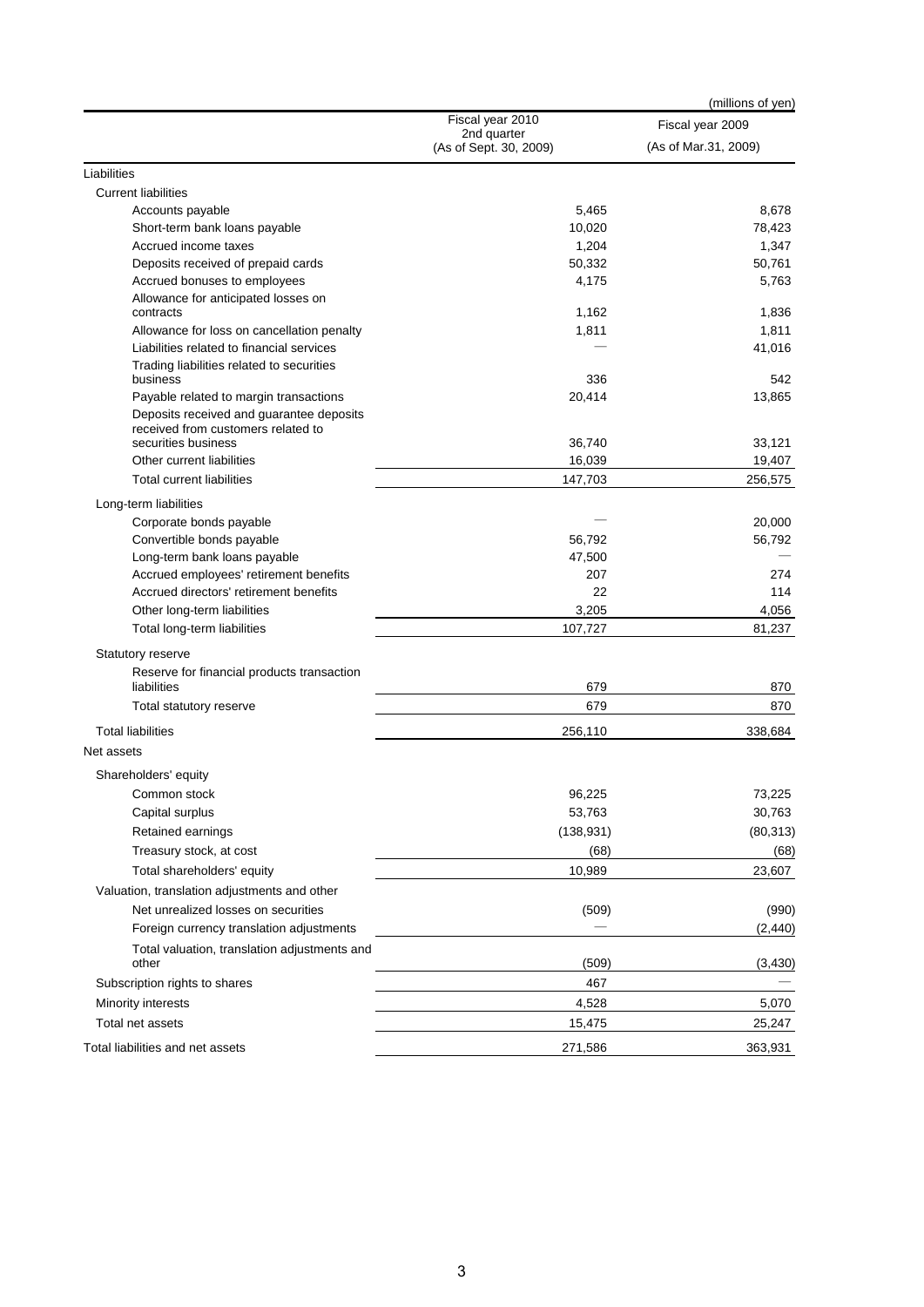# **Consolidated Statements of Operations**

|                                                                              |                                       | (millions of yen)                     |
|------------------------------------------------------------------------------|---------------------------------------|---------------------------------------|
|                                                                              | Fiscal year 2009<br>From Apr. 1, 2008 | Fiscal year 2010<br>From Apr. 1, 2009 |
|                                                                              | To Sept. 30, 2008                     | To Sept. 30, 2009                     |
| Operating revenue                                                            | 102,869                               | 84,603                                |
| Operating costs                                                              | 84,240                                | 57,619                                |
| Gross profits                                                                | 18.,629                               | 26,983                                |
| Selling, general and administrative expenses                                 | 34,298                                | 27,460                                |
| <b>Operating loss</b>                                                        | (15,668)                              | (477)                                 |
| Non-operating income                                                         |                                       |                                       |
| Interest income                                                              | 62                                    | 21                                    |
| Dividend income                                                              | 287                                   | 168                                   |
| Hoard profit of prepaid card                                                 | 468                                   | 519                                   |
| <b>Others</b>                                                                | 738                                   | 544                                   |
| Total non-operating income                                                   | 1,557                                 | 1,254                                 |
| Non-operating expenses                                                       |                                       |                                       |
| Interest expenses                                                            | 9                                     | 16                                    |
| Provision for accrued employees' retirement                                  |                                       |                                       |
| benefits                                                                     | 130                                   | 130                                   |
| Stock issuance cost                                                          |                                       | 465                                   |
| Commission fee                                                               |                                       | 599                                   |
| <b>Others</b>                                                                | 370                                   | 316                                   |
| Total non-operating expenses                                                 | 510                                   | 1,528                                 |
| Ordinary loss                                                                | (14, 621)                             | (751)                                 |
| Extraordinary gains                                                          |                                       |                                       |
| Gain on sales of investment securities                                       |                                       | 467                                   |
| Gain from transfer of business<br>Reversal of reserve for financial products | 499                                   |                                       |
| transaction liabilities                                                      | 715                                   | 185                                   |
| Others                                                                       | 276                                   | 570                                   |
| Total extraordinary gains                                                    | 1,490                                 | 1,223                                 |
| <b>Extraordinary losses</b>                                                  |                                       |                                       |
| Loss on impairment of fixed assets                                           | 1,922                                 |                                       |
| Loss on business restructuring                                               | 1,336                                 |                                       |
| Loss on withdrawal from real estate securitization                           |                                       |                                       |
| business<br>Others                                                           | 1,180                                 | 55,940                                |
|                                                                              | 4.440                                 | 2,858                                 |
| Total extraordinary losses                                                   |                                       | 58,798                                |
| Loss before income taxes and minority interests                              | (17, 571)                             | (58, 326)                             |
| Income taxes: Current                                                        | 1,469                                 | 778                                   |
| Income taxes: Refund                                                         | (421)                                 |                                       |
| Income taxes: Deferred                                                       | (3,024)                               | (466)                                 |
| Total income taxes                                                           | (1,976)                               | 311                                   |
| Minority interests in net loss                                               | (77)                                  | (20)                                  |
| Net loss                                                                     | (15, 517)                             | (58, 617)                             |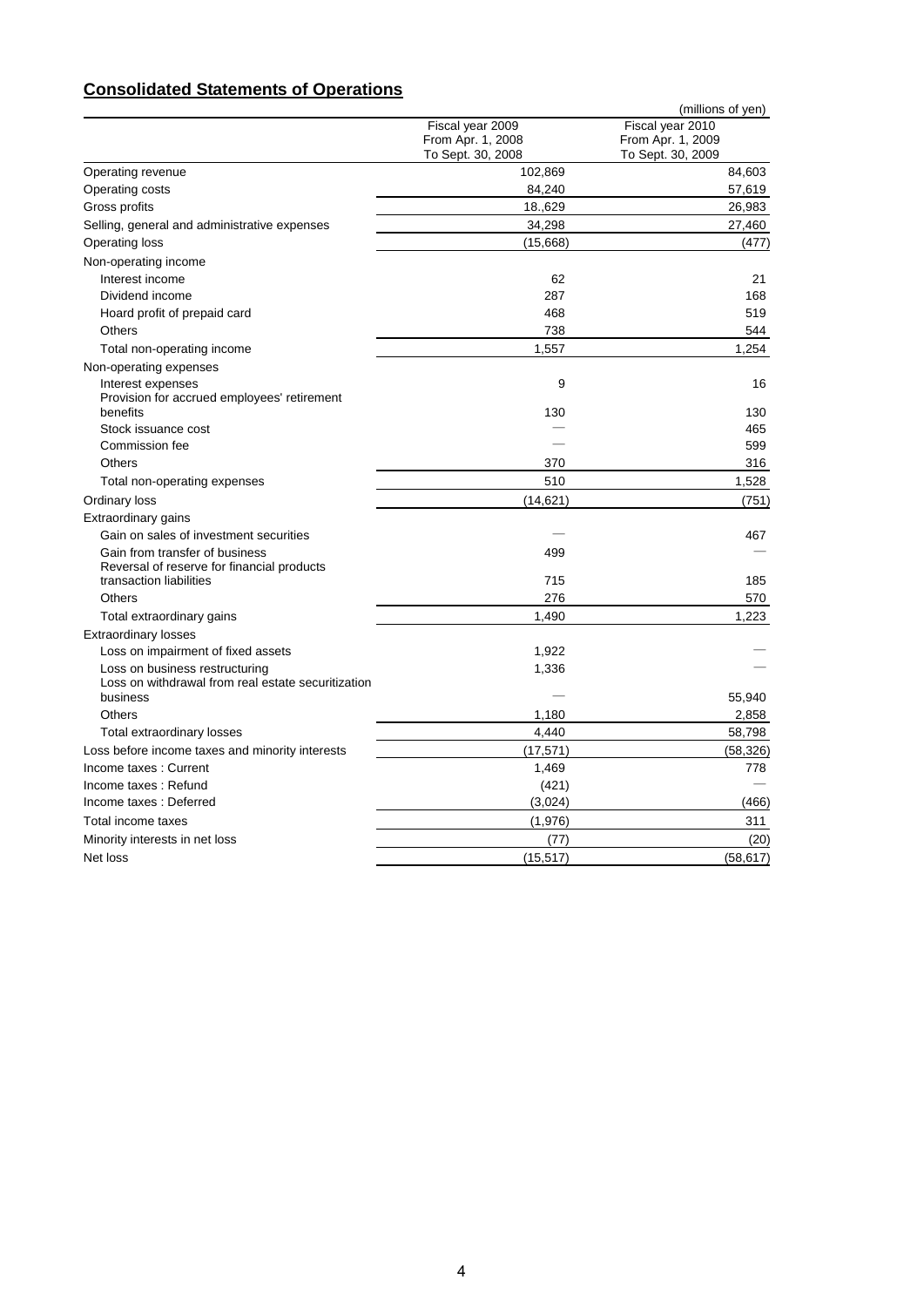## **Consolidated Statements of Cash Flows**

| טווטטווועמנט שעונטווטוונט טו טעטווי ווי זי                                                                                                                                   |                                            | (millions of yen)                          |  |  |
|------------------------------------------------------------------------------------------------------------------------------------------------------------------------------|--------------------------------------------|--------------------------------------------|--|--|
|                                                                                                                                                                              | For the six months<br>ended Sept. 30, 2008 | For the six months<br>ended Sept. 30, 2009 |  |  |
| Cash flows from operating activities                                                                                                                                         |                                            |                                            |  |  |
| Loss before income taxes and minority interests                                                                                                                              | (17, 571)                                  | (58, 326)                                  |  |  |
| Depreciation                                                                                                                                                                 | 3,282                                      | 2,785                                      |  |  |
| Loss on impairment of fixed assets                                                                                                                                           | 2,079                                      | 481                                        |  |  |
| Amortization of goodwill                                                                                                                                                     | 550                                        | 88                                         |  |  |
| Increase (decrease) in allowances and decrease (increase) in<br>prepaid pension costs                                                                                        | 552                                        | (1,027)                                    |  |  |
| Increase (decrease) in reserve for financial products<br>transaction liabilities                                                                                             | (715)                                      | (185)                                      |  |  |
| Interest and dividend income                                                                                                                                                 | (1,219)                                    | (733)                                      |  |  |
| Interest expenses                                                                                                                                                            | 842                                        | 2,145                                      |  |  |
| Loss on withdrawal from real estate securitization business                                                                                                                  |                                            | 46,733                                     |  |  |
| Decrease (increase) in accounts receivable                                                                                                                                   | 4,734                                      | 7,805                                      |  |  |
| Decrease (increase) in inventories                                                                                                                                           | (2,024)                                    | 32                                         |  |  |
| Increase (decrease) in accounts payable                                                                                                                                      | (2,523)                                    | (3,212)                                    |  |  |
| Increase (decrease) in deposits received of<br>prepaid cards                                                                                                                 | 1,386                                      | (429)                                      |  |  |
| Decrease (increase) in venture capital investments                                                                                                                           | (617)                                      | 130                                        |  |  |
| Decrease (increase) in investments related to financial services                                                                                                             | (738)                                      | 1,085                                      |  |  |
| Increase (decrease) in liabilities related to financial services                                                                                                             | (12.611)                                   |                                            |  |  |
| Decrease (increase) in cash segregated as<br>deposits related to securities business                                                                                         | 1,734                                      | (1,759)                                    |  |  |
| Decrease (increase) in trading assets related to securities business                                                                                                         | (4,834)                                    | 1,035                                      |  |  |
| Decrease (increase) in trade date accrual (asset) related to securities<br>business                                                                                          |                                            | 1,293                                      |  |  |
| Decrease (increase) in receivables related to margin transaction                                                                                                             | 10,142                                     | (8,585)                                    |  |  |
| Decrease (increase) in loans secured by securities                                                                                                                           | (2,806)                                    | 200                                        |  |  |
| Increase (decrease) in trading liabilities related to securities business                                                                                                    | 2,845                                      | (205)                                      |  |  |
| Increase (decrease) in payables related to margin transactions                                                                                                               | (1, 813)                                   | 6,548                                      |  |  |
| Increase (decrease) in deposits received and guarantee deposits<br>received from customers related to securities business                                                    | (2,504)                                    | 3,619                                      |  |  |
| Other, net                                                                                                                                                                   | (5, 131)                                   | (1,918)                                    |  |  |
| Subtotal                                                                                                                                                                     | (26, 962)                                  | (2,400)                                    |  |  |
| Interest and dividends income received                                                                                                                                       | 1,264                                      | 777                                        |  |  |
| Interest expenses paid                                                                                                                                                       | (725)                                      | (2,209)                                    |  |  |
| Income taxes refund                                                                                                                                                          | 1,185                                      | 1,747                                      |  |  |
| Net cash used in operating activities                                                                                                                                        | (25, 237)                                  | (2,084)                                    |  |  |
| Cash flows from investing activities                                                                                                                                         |                                            |                                            |  |  |
| Decrease (increase) in time deposit, net                                                                                                                                     | 488                                        | (470)                                      |  |  |
| Net proceeds from sales and purchases of marketable securities                                                                                                               | 1,870                                      |                                            |  |  |
| Purchases of property and equipment                                                                                                                                          | (3,034)                                    | (1,363)                                    |  |  |
| Purchases of intangible assets                                                                                                                                               | (3,706)                                    | (942)                                      |  |  |
| Purchases of investments in securities                                                                                                                                       | (6,925)                                    | (2, 110)                                   |  |  |
| Proceeds from sales of investments in securities                                                                                                                             | 5,718                                      | 6,031                                      |  |  |
| Proceeds from sales of investments in subsidiaries resulting<br>in change in scope of consolidation<br>Payments for sales of investments in subsidiaries resulting in change |                                            | 314                                        |  |  |
| in scope of consolidation                                                                                                                                                    |                                            | (543)                                      |  |  |
| Other, net                                                                                                                                                                   | 73                                         | 249                                        |  |  |
| Net cash provided by (used in) investing activities                                                                                                                          | (5, 515)                                   | 1,163                                      |  |  |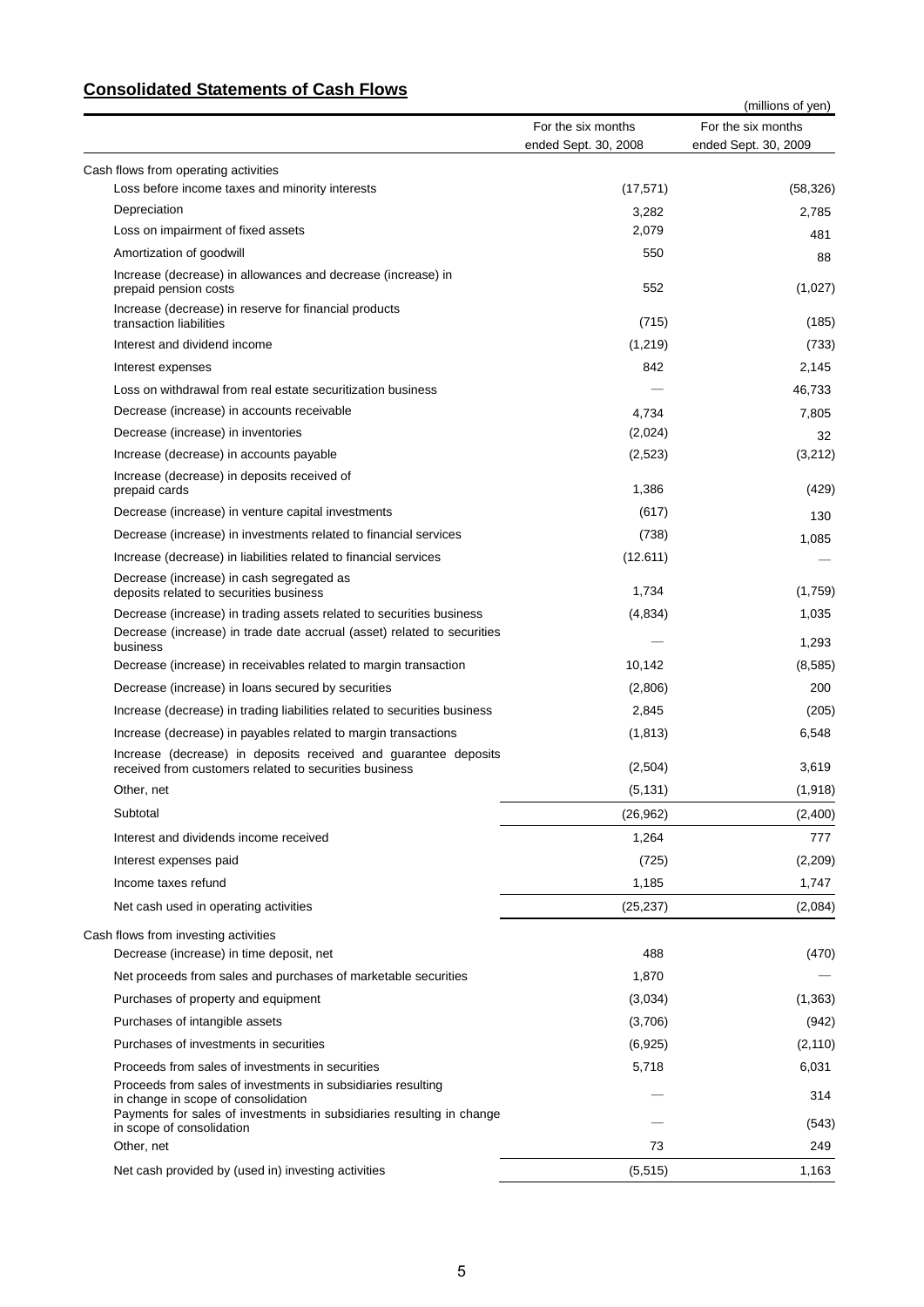|                                                                         |                                           | (millions of yen)                         |
|-------------------------------------------------------------------------|-------------------------------------------|-------------------------------------------|
|                                                                         | For the six months<br>ended Sept 30, 2008 | For the six months<br>ended Sept 30, 2009 |
| Cash flows from financing activities                                    |                                           |                                           |
| Increase (decrease) in short-term bank loans and commercial papers, net | 19,030                                    | (40, 853)                                 |
| Proceeds from long-term loans payable                                   |                                           | 50,000                                    |
| Redemption of bonds                                                     |                                           | (20,000)                                  |
| Proceeds from issuance of common stock                                  |                                           | 16,000                                    |
| Cash dividends paid                                                     | (1,409)                                   |                                           |
| Proceeds from issuance of subscription right to shares                  |                                           | 467                                       |
| Other, net                                                              | 243                                       | (806)                                     |
| Net cash provided by financing activities                               | 17,864                                    | 4,807                                     |
| Effect of exchange rate changes on cash and cash equivalents            | (24)                                      | (175)                                     |
| Net increase (decrease) in cash and cash equivalents                    | (12, 912)                                 | 3,711                                     |
| Cash and cash equivalents, at beginning                                 | 59,200                                    | 33,882                                    |
| Cash and cash equivalents, at end                                       | 46,288                                    | 37,594                                    |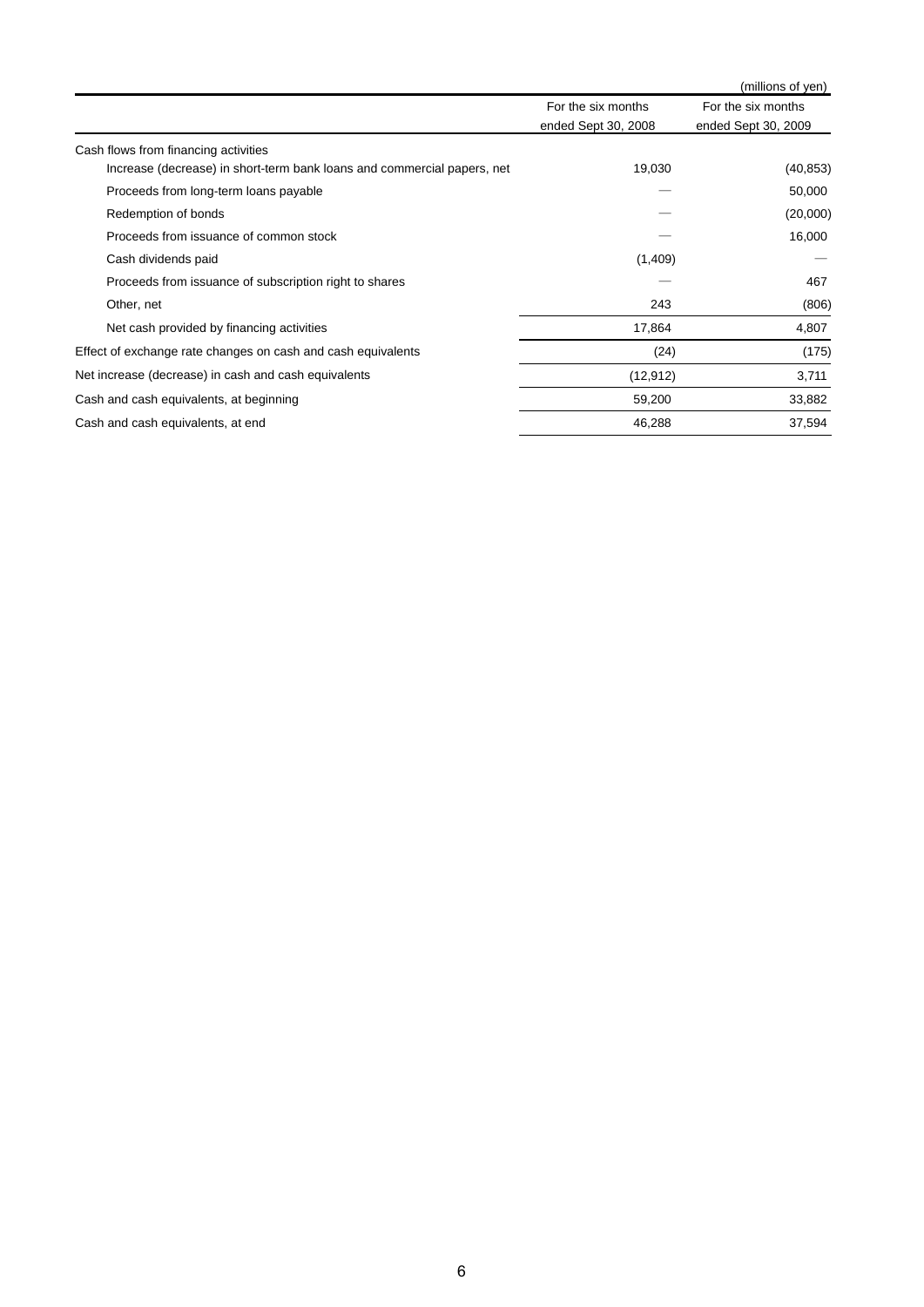## **Segment Information (Consolidated)**

**Information by business segment** 

|                               |                                |                                                |                               |                             |          |                  | (millions of yen)                 |
|-------------------------------|--------------------------------|------------------------------------------------|-------------------------------|-----------------------------|----------|------------------|-----------------------------------|
|                               |                                | For the six months period ended Sept. 30, 2008 |                               |                             |          |                  |                                   |
|                               | <b>IT</b> services<br>business | Financial<br>services<br>business              | <b>Securities</b><br>business | Prepaid<br>card<br>business | Total    | and<br>corporate | Elimination Consolidated<br>Total |
| Operating revenue:            |                                |                                                |                               |                             |          |                  |                                   |
| Outside customers             | 92,155                         | 1,273                                          | 8,141                         | 1,300                       | 102,869  |                  | 102,869                           |
| Inter-segment sales/transfers | 3,361                          | 1                                              | 4                             | 76                          | 3,443    | (3, 443)         |                                   |
| Total                         | 95,517                         | 1.274                                          | 8,145                         | 1.376                       | 106,313  | (3, 443)         | 102,869                           |
| Costs and expenses            | 91,368                         | 13,380                                         | 12,363                        | 1,249                       | 118,361  | 176              | 118,538                           |
| Operating income(loss)        | 4,148                          | (12, 105)                                      | (4,217)                       | 126                         | (12,047) | (3,620)          | (15,668)                          |

Notes: 1. The CSK Group operates principally in four segments: IT services business, Financial services business, Securities business, Prepaid card business. 

| Segment                      | Major products and services                                                                |
|------------------------------|--------------------------------------------------------------------------------------------|
| IT services business:        | Software development, systems integration, facilities management, business process         |
|                              | outsourcing and other related services, computer and other product sales, engineering of   |
|                              | intelligent buildings, intelligent buildings lease                                         |
| Financial services business: | Investment in venture companies, investment in anonymous associations, real estate, equity |
|                              | securities and others, management of investment trust                                      |
| Securities business:         | Securities business and other related services                                             |
| Prepaid card business:       | Issuance and settlement of prepaid cards, development and sales of card systems            |
|                              |                                                                                            |

2. Among costs and expenses, unallocated operating expenses in "Elimination and corporate" for the six months ended Sept. 30, 2008 was the expenses of ¥6,997 million. The cost was management expenses for group companies incurred at CSK HOLDINGS CORPORATION.

| (millions of yen)             |                                                |                             |                               |                   |        |                                        |                       |  |
|-------------------------------|------------------------------------------------|-----------------------------|-------------------------------|-------------------|--------|----------------------------------------|-----------------------|--|
|                               | For the six months period ended Sept. 30, 2009 |                             |                               |                   |        |                                        |                       |  |
|                               | <b>IT</b> services<br>business                 | Prepaid<br>card<br>business | <b>Securities</b><br>business | Other<br>business | Total  | <b>Elimination</b><br>and<br>corporate | Consolidated<br>Total |  |
| Operating revenue:            |                                                |                             |                               |                   |        |                                        |                       |  |
| Outside customers             | 72,684                                         | 1,363                       | 9,860                         | 694               | 84,603 |                                        | 84,603                |  |
| Inter-segment sales/transfers | 1,837                                          | 74                          | 7                             | 0                 | 1,920  | (1,920)                                |                       |  |
| Total                         | 74,522                                         | 1,438                       | 9,867                         | 695               | 86,523 | (1,920)                                | 84,603                |  |
| Costs and expenses            | 71,343                                         | 1,302                       | 8,969                         | 2,207             | 83,823 | 1,256                                  | 85,080                |  |
| Operating income(loss)        | 3,178                                          | 135                         | 897                           | (1,512)           | 2,699  | (3, 177)                               | (477)                 |  |

Notes: 1. The CSK Group operates principally in four segments: IT services business, Prepaid card, Securities business, Other business.

| Seament                | Major products and services                                                                |  |  |  |  |
|------------------------|--------------------------------------------------------------------------------------------|--|--|--|--|
| IT services business:  | Software development, systems integration, facilities management, business process         |  |  |  |  |
|                        | outsourcing and other related services, Computer and other product sales, engineering of   |  |  |  |  |
|                        | intelligent buildings, intelligent buildings lease                                         |  |  |  |  |
| Prepaid card business: | Issuance and settlement of prepaid cards, development and sales of card systems            |  |  |  |  |
| Securities business:   | Securities business and other related services                                             |  |  |  |  |
| Other business:        | Investment in venture companies, investment in equity securities and others, management of |  |  |  |  |
|                        | investment trust                                                                           |  |  |  |  |

2. Among costs and expenses, unallocated operating expenses in "Elimination and corporate" for the six months ended Sept. 30, 2009 was the expenses of ¥5,230 million. The cost was management expenses for group companies incurred at CSK HOLDINGS CORPORATION.